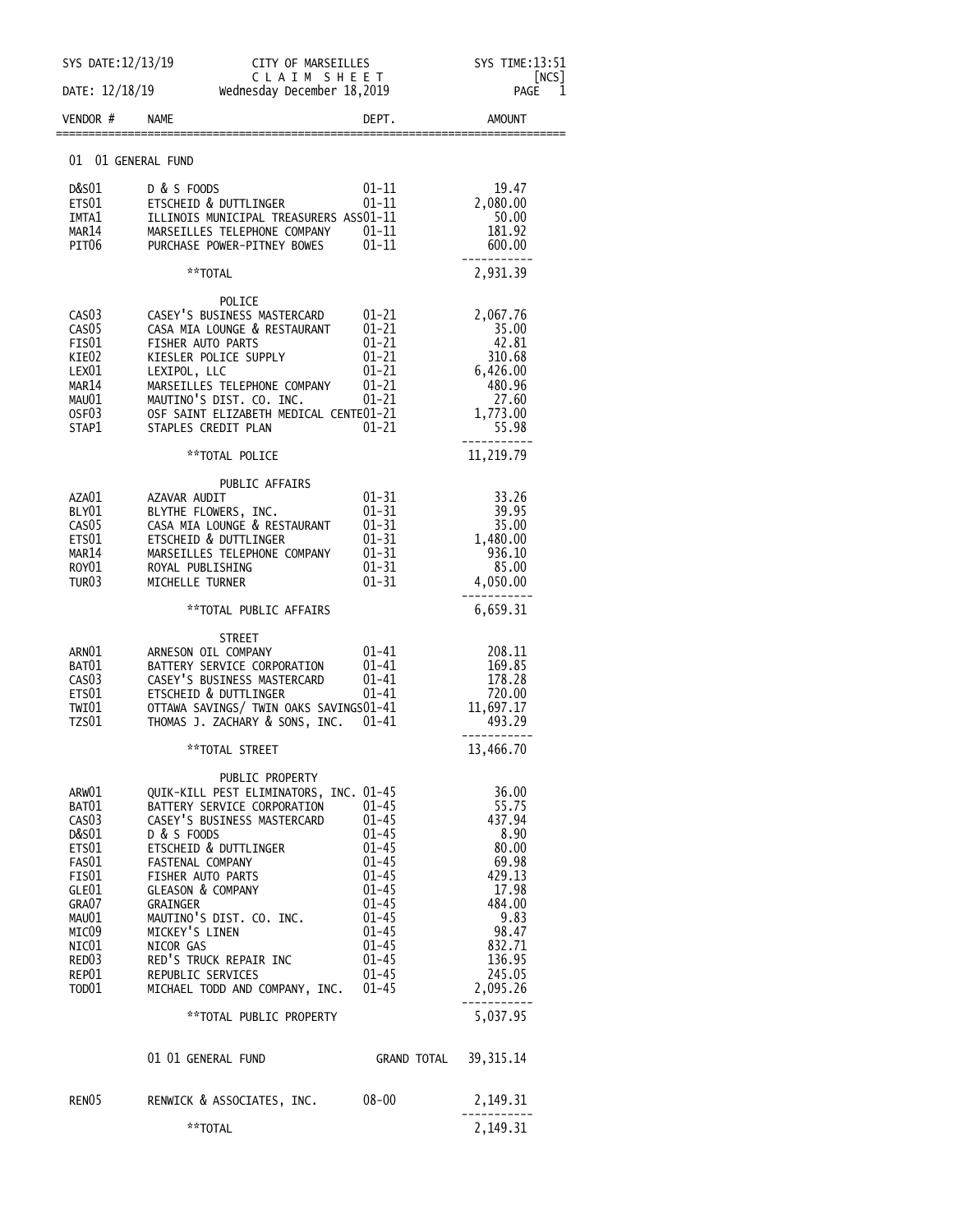| SYS DATE: 12/13/19      |                                                                                                           | CITY OF MARSEILLES<br>CLAIM SHEET<br>Wednesday December 18,2019 |                              |
|-------------------------|-----------------------------------------------------------------------------------------------------------|-----------------------------------------------------------------|------------------------------|
| DATE: 12/18/19          |                                                                                                           |                                                                 |                              |
| VENDOR #                | <b>NAME</b>                                                                                               | DEPT.                                                           | <b>AMOUNT</b>                |
| 08                      | 08 COMMUNITY IMPROVEMENTS                                                                                 |                                                                 |                              |
|                         | 08 08 COMMUNITY IMPROVEMENTS GRAND TOTAL 2,149.31                                                         |                                                                 |                              |
| LAB01                   | LABOR LOCAL 393                                                                                           | $10 - 00$                                                       | 500.00                       |
|                         | **TOTAL                                                                                                   |                                                                 | 500.00                       |
|                         | 10 10 DRUG & DUI ENFORCEMENT GRAND TOTAL                                                                  |                                                                 | 500.00                       |
| MAR10                   | MARSEILLES PUBLIC LIBRARY                                                                                 | 14-00                                                           | 505.97                       |
|                         | **TOTAL                                                                                                   |                                                                 | 505.97                       |
|                         | 14 14 SOCIAL SECURITY                                                                                     | GRAND TOTAL                                                     | 505.97                       |
| FIS01<br>GLE01<br>NIC01 | FISHER AUTO PARTS<br><b>GLEASON &amp; COMPANY</b><br>NICOR GAS                                            | 17-00<br>$17 - 00$<br>$17 - 00$                                 | 25.31<br>9.98<br>81.57       |
|                         | **TOTAL                                                                                                   |                                                                 | 116.86                       |
|                         | 17 17 RECREATION FUND                                                                                     | GRAND TOTAL                                                     | 116.86                       |
| ARC03<br>ETS01<br>KAN01 | ARCHAEOLOGY & GEOMORPHOLOGY SERVI22-00<br>ETSCHEID & DUTTLINGER<br>KANE, MCKENNA & ASSOCIATES, INC. 22-00 | $22 - 00$                                                       | 1,500.00<br>840.00<br>228.13 |
|                         | **TOTAL                                                                                                   |                                                                 | 2,568.13                     |
|                         | 22 22 TIF I                                                                                               | GRAND TOTAL                                                     | 2,568.13                     |
| ETS01<br>KANO1          | ETSCHEID & DUTTLINGER<br>KANE, MCKENNA & ASSOCIATES, INC. 23-00                                           | 23-00                                                           | 400.00<br>228.13             |
|                         | **TOTAL                                                                                                   |                                                                 | 628.13                       |
|                         | 23 23 TIF II                                                                                              | GRAND TOTAL                                                     | 628.13                       |
| KANO1                   | KANE, MCKENNA & ASSOCIATES, INC. 24-00                                                                    |                                                                 | 228.13                       |
|                         | **TOTAL                                                                                                   |                                                                 | 228.13                       |
|                         | 24 24 TIF III                                                                                             | <b>GRAND TOTAL</b>                                              | 228.13                       |
| ETS01<br>KANO1          | ETSCHEID & DUTTLINGER<br>KANE, MCKENNA & ASSOCIATES, INC. 25-00                                           | $25 - 00$                                                       | 80.00<br>228.11              |
|                         | **TOTAL                                                                                                   |                                                                 | 308.11                       |
|                         | 25 25 TIF IV                                                                                              | <b>GRAND TOTAL</b>                                              | 308.11                       |
| RENO5                   | RENWICK & ASSOCIATES, INC. 30-00                                                                          |                                                                 | 4,257.00                     |